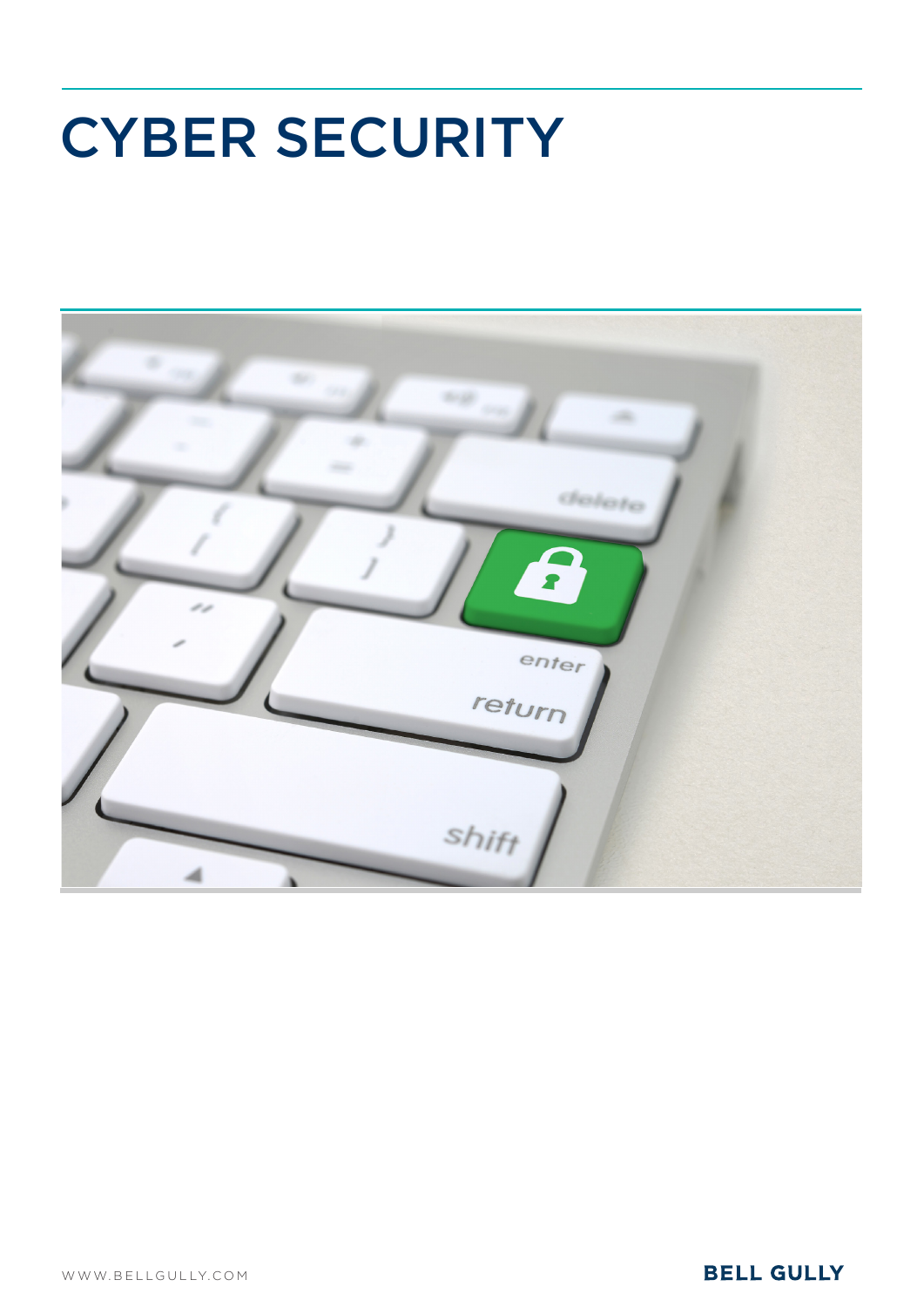wher security is fast becoming one of the most significant<br>concerns facing businesses, government and individuals. T<br>surprising: cyber attacks are increasing in scale and sophis concerns facing businesses, government and individuals. This is not surprising: cyber attacks are increasing in scale and sophistication just as many businesses are moving data and systems to cloud services providers and other online solutions. Concern is also fuelled by wellresourced and high profile businesses publicly falling prey to cyber attacks. As a result, in addition to commercial concerns, businesses and boards of directors are increasingly questioning: what are our legal obligations and tools relevant to cyber security?

The key cyber security legal obligations and tools for New Zealand businesses can be grouped into two broad categories:

#### 1. PREVENTION AND MITIGATION

Relevant issues include:

- **•** Satisfying directors' duties and corporate governance obligations
- • Implementing effective cyber policies and procedures
- Including safeguards in employment contracts and policies
- Considering cyber risks in mergers and acquisitions' due diligence and agreements
- Protecting IP assets
- Privacy Act obligations and policy compliance
- Ensuring contractual protections in supplier and customer contracts
- **• Cyber insurance**

**Directors** must adequately manage cyber risk in the "best interests of the company" by exercising "the care, diligence and skill that a reasonable director would exercise". Assessing whether directors have met that standard will depend on the potential harm to the company as a result of a cyber breach. For example, a higher level of skill and care would be expected from the board of a bank than from the board of a building company. Boards must ensure they have adequate expertise and oversight to discharge these duties.

"…there are only two types of companies: those that have been hacked and those that will be."

Robert S. Mueller III, Director, Federal Bureau of Investigation

**Have** you considered cyber threats in the context of your confidentiality, privacy, force majeure and security undertakings to your customers? Are the security commitments from your suppliers sufficiently robust?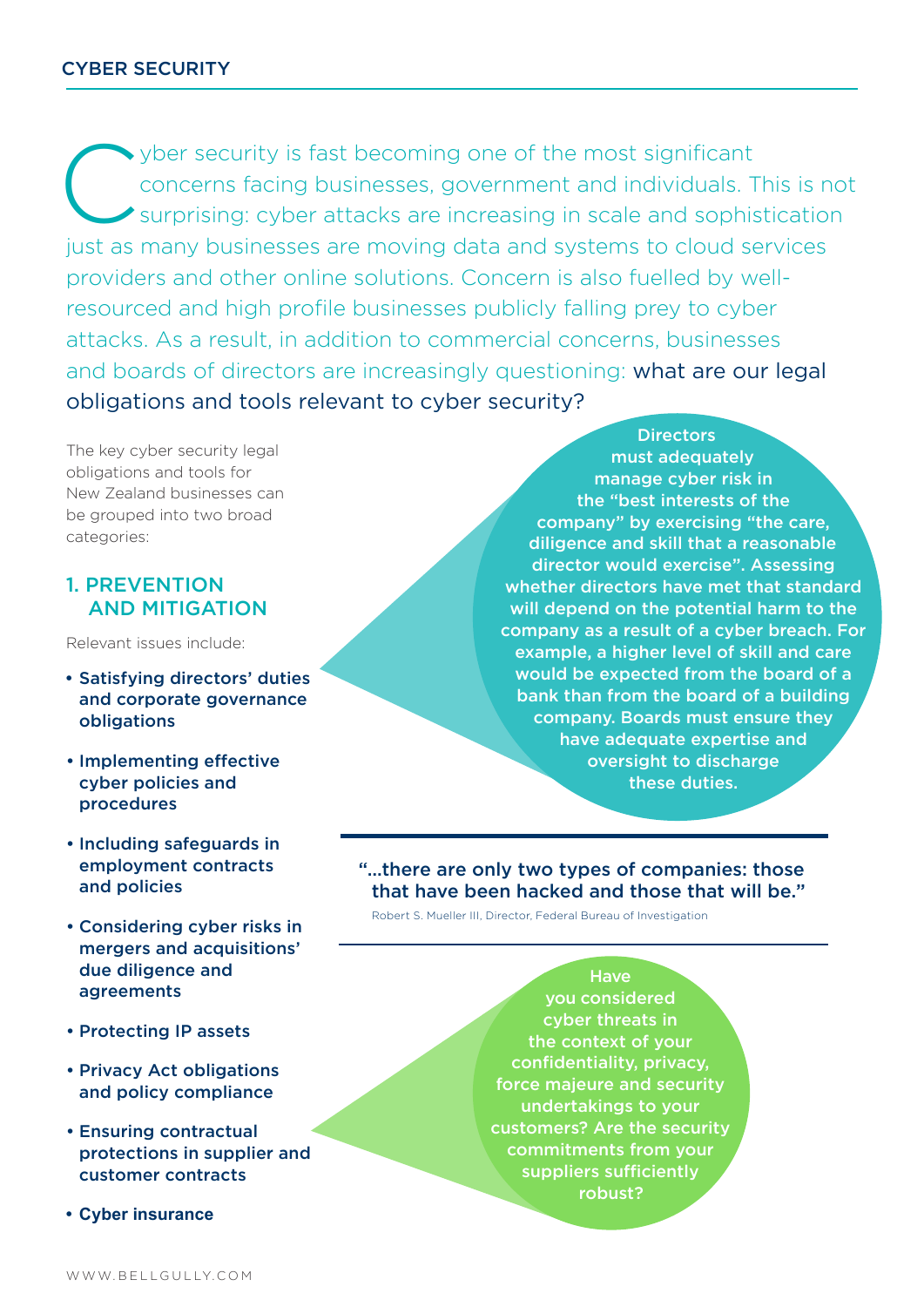**There are Institute of Directors** no mandatory reporting requirements for cyber incidents in New Zealand. However, the Privacy Commissioner's guidance advises notification in certain circumstances. Mandatory notification is an international trend, and is a focus of proposed reform of the Privacy Act.

#### "Security is a business issue. Not a technical issue."

World Bank Working Paper No. 26

## INSIDE JOB



#### "Put cyber security on the agenda, before it becomes the agenda."

#### 2. RESPONDING TO A BREACH

Relevant issues include:

- Compliance with Privacy Act and related guidance
- Crisis/incident management to address reputational priorities as well as legal obligations
- Contractual and consumer law obligations to customers
- Contractual obligations from suppliers
- Cyber insurance claims
- Asserting rights against hackers, employees and suppliers
- Defending claims including potential class actions from customers, employees and shareholders
- • Listing Rules, including disclosure obligations
- International regulatory obligations

The importance of cyber security at board and management level seems clear when looking at the drop in share prices at some major U.S. companies within a month of significant cyber attacks. But share prices rarely tell the full story: even where declines are limited, companies affected by a cyber breach face a range of direct and indirect costs including reputational damage and lost business.



### **BELL GULLY**